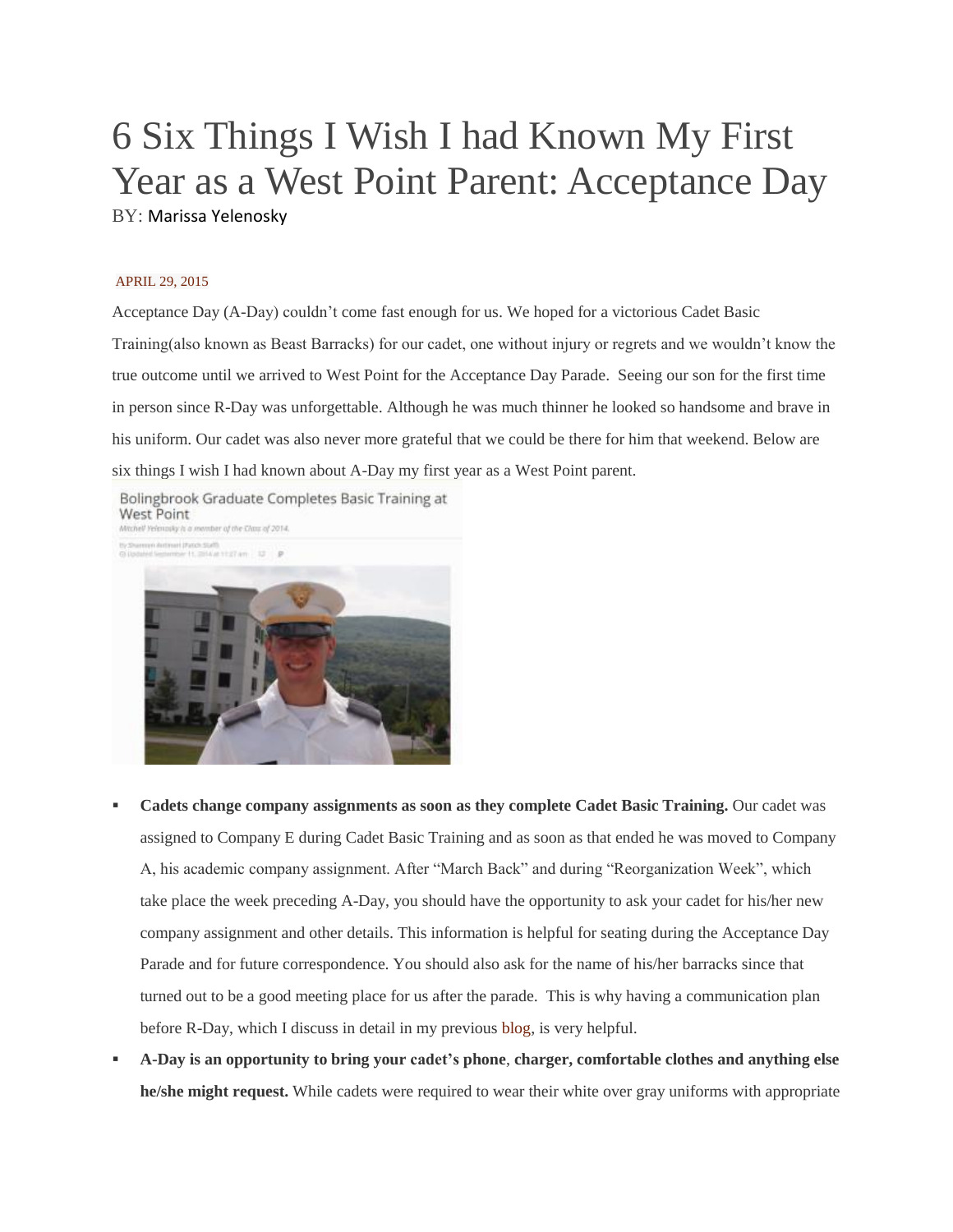head gear at all times when in public, our cadet was thankful that we brought him some comfortable clothes for the hotel room, which is considered a private place. We did learn that swimming in the hotel pool is off limits since that is considered a public place. A-Day also gives you the opportunity to bring everything your cadet would like for his/her barracks including a boodle box full of their favorite snacks and a blanket such as a Woobie poncho liner blanket. Our cadet appreciated most that we didn't forget his phone and charger.



Acceptance Day Parade

- **The A-Day parade is exciting and emotional.** The A-Day parade marks the formal integration of the New Cadets into the Corps of Cadets. Their basic training is complete and they are about to begin the academic portion of their training at West Point. It was a beautiful sunny day and there was a lot of commotion and excitement as parents and families waited for the Acceptance Day Parade and Ceremony to begin. There are many vantage points to view the parade, we ended up on the sidelines where we were able to meet many upperclassmen, teachers and of course other families just like ours.
- **Your cadet will be anxious to leave and anxious to return.** Our cadet, as well as many other cadets, wanted to get away as fast and as far away as possible from West Point after the Acceptance Day Parade. Who can blame them after a grueling 6 1/2 weeks of Beast? The Courtyard Marriott Hotels in Newburgh were booked, so for A-Day we stayed in Fishkill. It wasn't too far from West Point so we could get him back to the barracks in a reasonable amount of time and at the same time it was far enough away that he might (and did) get a break from the upperclassmen that led him during Cadet Basic Training. Plebes, which are what your cadets are called after the A-Day ceremony, are released by their respective Company Tactical Officer as soon as they complete their last task/duty. Typically this happens within an hour to an hour and a half after the completion of the parade, but it can be longer. After being released, your cadet will have to return back to West Point late that same evening. He/she can leave post again early Sunday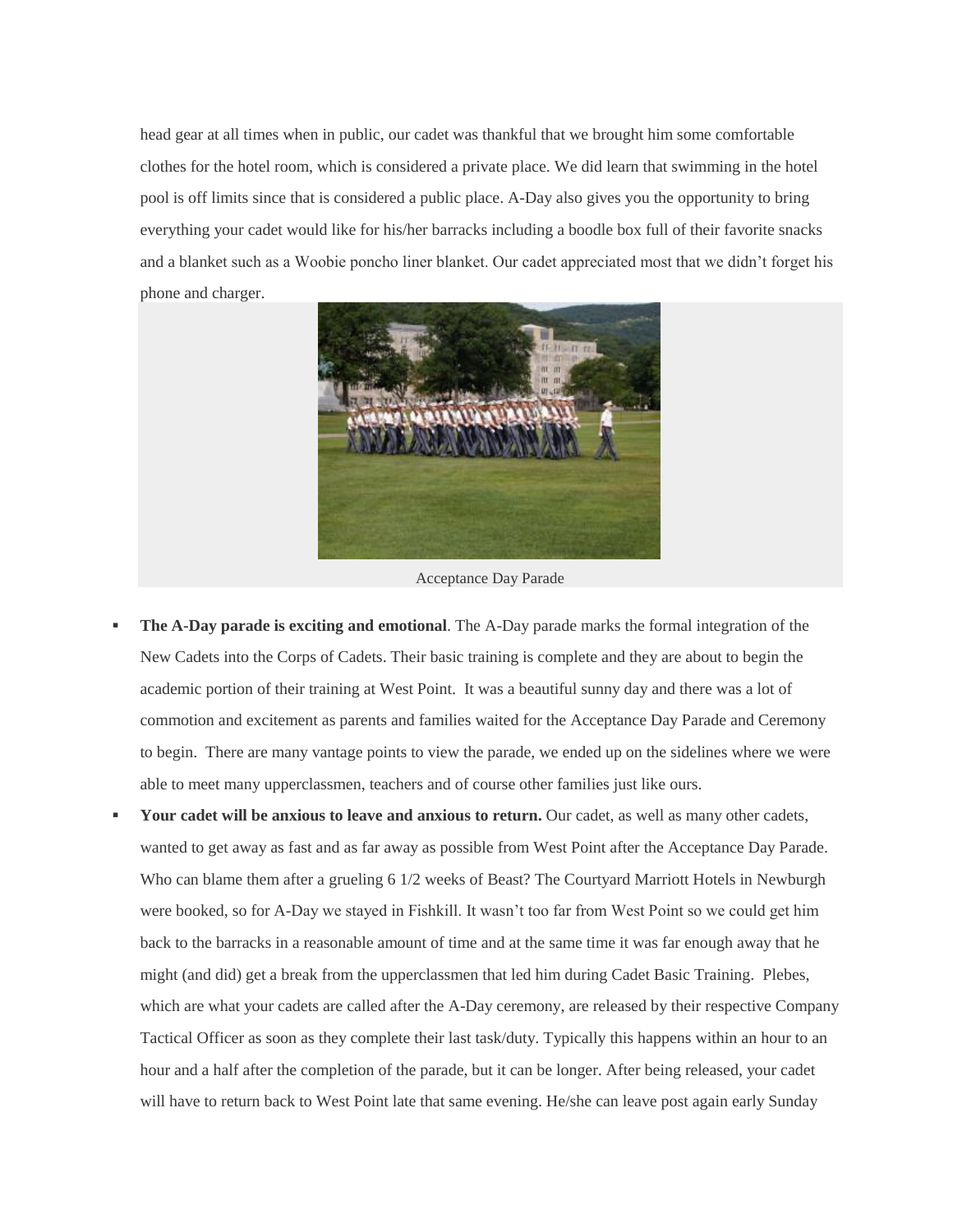morning to return before the 7 pm formation drill (reporting times might be earlier depending on the company). Be aware that your cadet will most likely want to return earlier than report times on Sunday so that he/she can get organized for formation and his/her first week of classes. Make sure to visit your [West](http://www.westpoint.edu/Parents/SitePages/Home.aspx) Point [parent](http://www.westpoint.edu/Parents/SitePages/Home.aspx) page for more exact details on release and reporting times and protocol.



The night before A-Day we had the unexpected opportunity to see our son at an Ice Cream Social hosted by his company. Stay in touch during your travels in case you are one of the few fortunate ones to get this rare opportunity since it is up to each company to decide when and what type of activities to host, if any. We didn't find out until the previous evening while already on the road to New York.

Your cadet will most likely want to sleep, eat, talk a bit and not do much else but he/she will be **very happy to see you!** After the parade, we met our cadet at his barracks, took a few more pictures and then whisked him away from West Point. He was hungry so we ate at the Red Line Diner and then went back to the hotel so he could take a nap. After that we went out to dinner, chatted some more and then returned him back to post. We ran out of time otherwise we would have taken him to see a movie. Sunday morning my husband left early morning to bring him back to the hotel, where he changed into comfortable clothes, took another nap, called some friends and just hung out with us until it was time to go to a late lunch and report back to West Point. Once back at West Point our cadet gave us a tour of the campus. When we sensed that he was getting anxious we walked him back to his barracks. We ended up saying our farewells at around 4 pm. It was difficult to say goodbye but we were happy that he was healthy and able to continue his West Point journey.